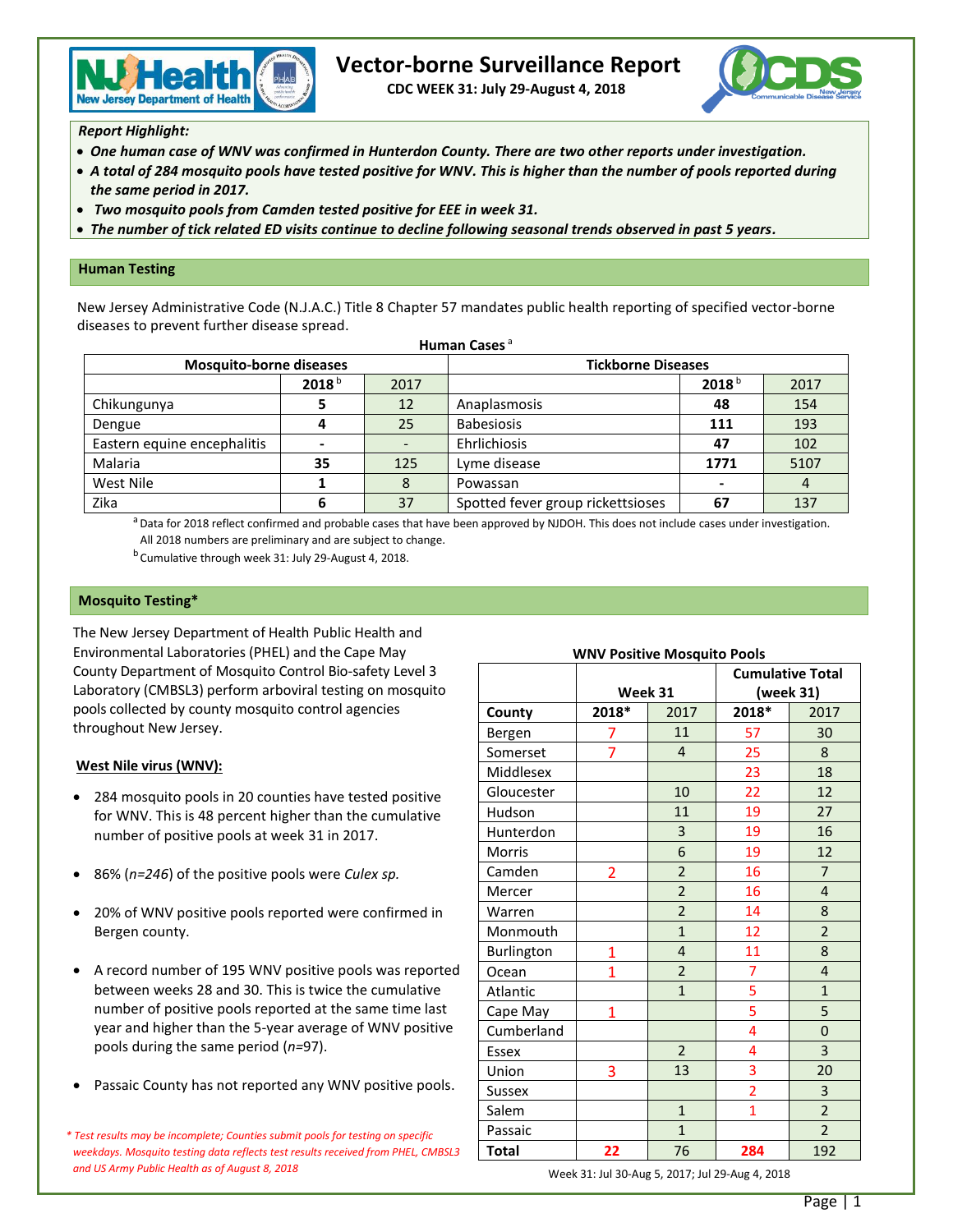

#### **Eastern equine encephalitis virus (EEE)**

- To date, 1010 mosquito pools from 15 counties have been tested for EEE.
- Two EEE positive mosquito pools from Camden County tested positive in week 31.
- A total of 4 mosquito pools have tested positive for EEE this season. This is the earliest EEE positive pools identified in the state in the past 7 years (see chart below).
- All EEE positive pools were *Culiseta melanura* species.

| <b>EEE Positive Mosquito Pools</b>              |                |         |                                      |      |  |  |  |
|-------------------------------------------------|----------------|---------|--------------------------------------|------|--|--|--|
|                                                 |                | Week 31 | <b>Cumulative Total</b><br>(week 31) |      |  |  |  |
| County                                          | 2017<br>2018   |         | 2018                                 | 2017 |  |  |  |
| Camden                                          | 2              |         | 3                                    |      |  |  |  |
| Salem                                           |                |         | 1                                    |      |  |  |  |
| Atlantic                                        |                |         |                                      |      |  |  |  |
| <b>Burlington</b>                               |                |         |                                      |      |  |  |  |
| Cape May                                        |                |         |                                      |      |  |  |  |
| Cumberland                                      |                |         |                                      |      |  |  |  |
| Gloucester                                      |                |         |                                      |      |  |  |  |
| Monmouth                                        |                |         |                                      |      |  |  |  |
| Total                                           | $\overline{2}$ |         | 4                                    |      |  |  |  |
| Week 31: Jul 30-Aug 5, 2017; Jul 29-Aug 4, 2018 |                |         |                                      |      |  |  |  |



# Page | 2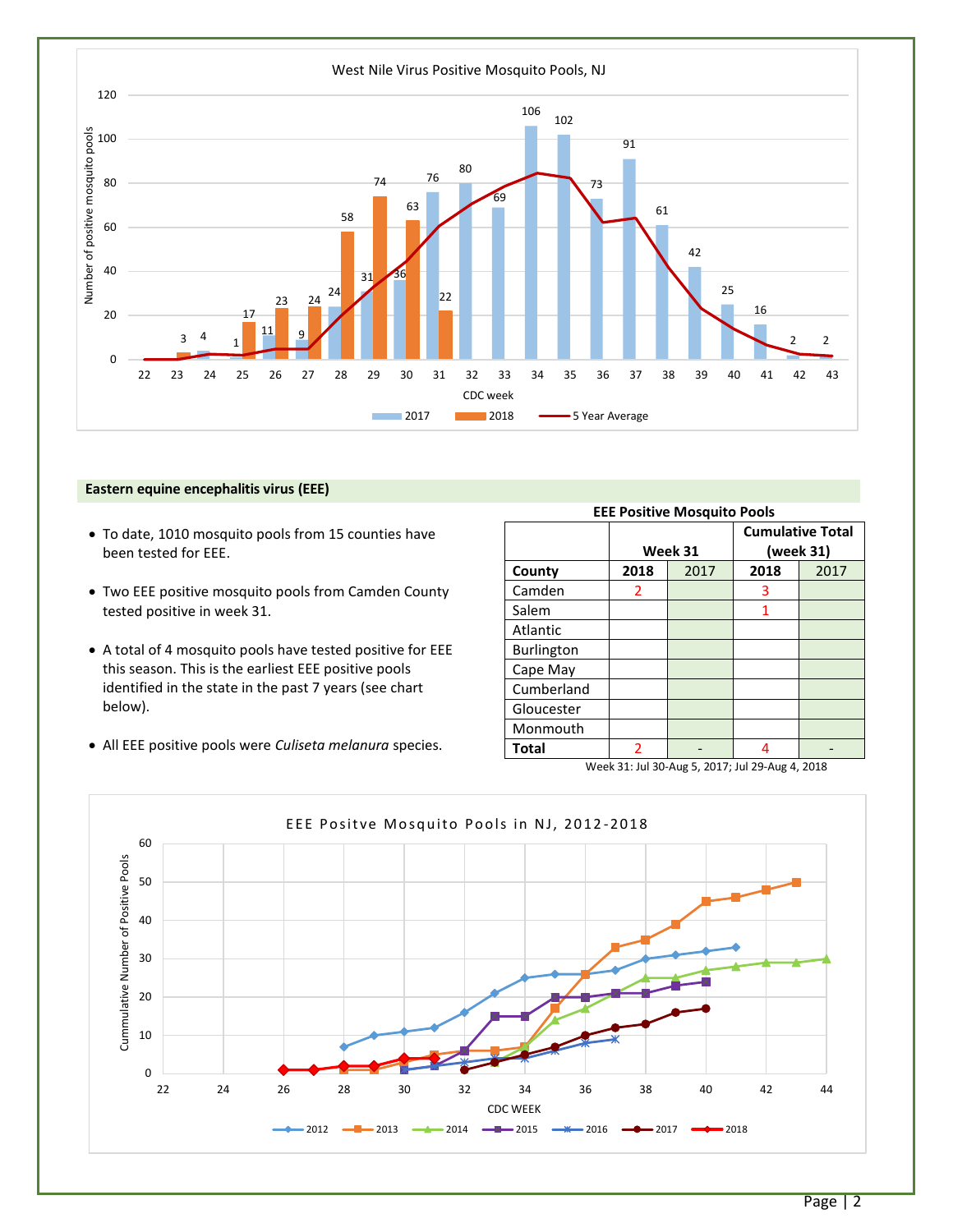#### **Other viruses:**

Mosquito pools from 8 counties (Atlantic, Burlington, Cape May, Middlesex, Ocean, Salem and Sussex) have been tested for other arboviruses. No positive mosquito pools were identified.

|              | <b>SLE</b> |                  | LAC   |                  | . .<br><b>CHIKV</b> |                  | <b>DENV</b>              |                  | <b>ZIKV</b> |           |
|--------------|------------|------------------|-------|------------------|---------------------|------------------|--------------------------|------------------|-------------|-----------|
| County       | Pools      | <b>Positives</b> | Pools | <b>Positives</b> | Pools               | <b>Positives</b> | Pools                    | <b>Positives</b> | Pools       | Positives |
| Atlantic     |            |                  |       |                  | 13                  |                  | 13                       |                  | 13          |           |
| Bergen       |            |                  |       |                  | ᅩ                   |                  | ᅩ                        |                  |             |           |
| Burlington   | 30         |                  | 9     |                  |                     |                  |                          |                  |             |           |
| Cape May     | 477        |                  |       |                  |                     |                  |                          |                  | 211         |           |
| Middlesex    |            |                  |       |                  | ำ                   |                  | $\overline{\phantom{a}}$ |                  | າ           |           |
| Ocean        |            |                  | 4     |                  | 24                  |                  | 24                       |                  | 24          |           |
| Salem        |            |                  | 1     |                  |                     |                  |                          |                  |             |           |
| Sussex       |            |                  | 3     |                  |                     |                  |                          |                  |             |           |
| <b>Total</b> | 507        |                  | 17    |                  | 41                  |                  | 41                       |                  | 252         |           |

**Cumulative 2018 Mosquito Pool Testing (Other Viruses<sup>a</sup>)** 

a St. Louis encephalitis virus (SLE), La Crosse encephalitis virus (LAC), Chikungunya virus (CHIKV), Dengue virus (DENV), Zika Virus (ZIKV)

Numbers in white columns represent number of pools tested to date in 2018

Numbers in green shaded columns represent positive pools in 2018

# **Equine/Avian /Other Animal Testing**

Equine testing for WNV and EEE is conducted at the New Jersey Department of Agriculture's Animal Health and Diagnostic Laboratory.

- No animals have tested positive for WNV or EEE in 2018.
- Routine avian testing has been discontinued but is available upon request at PHEL.

#### **WNV/EEE Positive Test Results**

|              | Week 31      |  | Cum. Total (Year) |      |  |
|--------------|--------------|--|-------------------|------|--|
|              | 2018<br>2017 |  | 2018              | 2017 |  |
| Equine (EEE) |              |  |                   |      |  |
| Equine (WNV) |              |  |                   |      |  |
| Avian        |              |  |                   |      |  |
| Other        |              |  |                   |      |  |
| <b>Total</b> |              |  |                   |      |  |

Week 31: Jul 30-Aug 5, 2017; Jul 29-Aug 4, 2018

#### **Surveillance Maps\***



 *\*Testing results may be incomplete. Data reflects mosquito test results received from PHEL, CMBSL3 and US Army Public Health as of August 8, 2018*